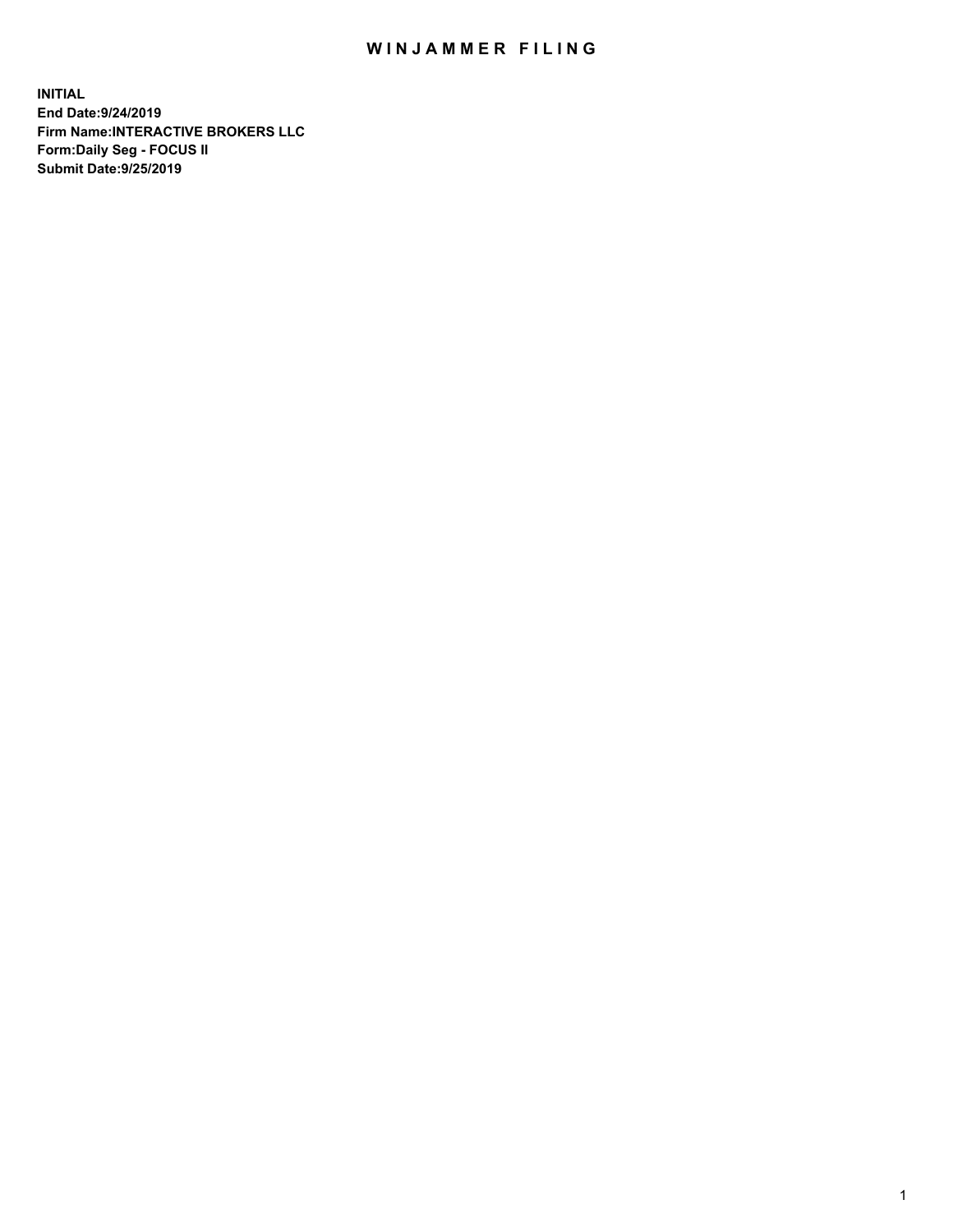**INITIAL End Date:9/24/2019 Firm Name:INTERACTIVE BROKERS LLC Form:Daily Seg - FOCUS II Submit Date:9/25/2019 Daily Segregation - Cover Page**

| Name of Company                                                                                                                                                                                                                                                                                                                | <b>INTERACTIVE BROKERS LLC</b>                                                   |
|--------------------------------------------------------------------------------------------------------------------------------------------------------------------------------------------------------------------------------------------------------------------------------------------------------------------------------|----------------------------------------------------------------------------------|
| <b>Contact Name</b>                                                                                                                                                                                                                                                                                                            | James Menicucci                                                                  |
| <b>Contact Phone Number</b>                                                                                                                                                                                                                                                                                                    | 203-618-8085                                                                     |
| <b>Contact Email Address</b>                                                                                                                                                                                                                                                                                                   | jmenicucci@interactivebrokers.c<br>om                                            |
| FCM's Customer Segregated Funds Residual Interest Target (choose one):<br>a. Minimum dollar amount: ; or<br>b. Minimum percentage of customer segregated funds required:% ; or<br>c. Dollar amount range between: and; or<br>d. Percentage range of customer segregated funds required between:% and%.                         | <u>0</u><br>$\overline{\mathbf{0}}$<br>155,000,000 245,000,000<br>0 <sub>0</sub> |
| FCM's Customer Secured Amount Funds Residual Interest Target (choose one):<br>a. Minimum dollar amount: ; or<br>b. Minimum percentage of customer secured funds required:% ; or<br>c. Dollar amount range between: and; or<br>d. Percentage range of customer secured funds required between:% and%.                           | <u>0</u><br>$\overline{\mathbf{0}}$<br>80,000,000 120,000,000<br>0 <sub>0</sub>  |
| FCM's Cleared Swaps Customer Collateral Residual Interest Target (choose one):<br>a. Minimum dollar amount: ; or<br>b. Minimum percentage of cleared swaps customer collateral required:% ; or<br>c. Dollar amount range between: and; or<br>d. Percentage range of cleared swaps customer collateral required between:% and%. | <u>0</u><br>$\underline{\mathbf{0}}$<br>0 <sub>0</sub><br>0 <sub>0</sub>         |

Attach supporting documents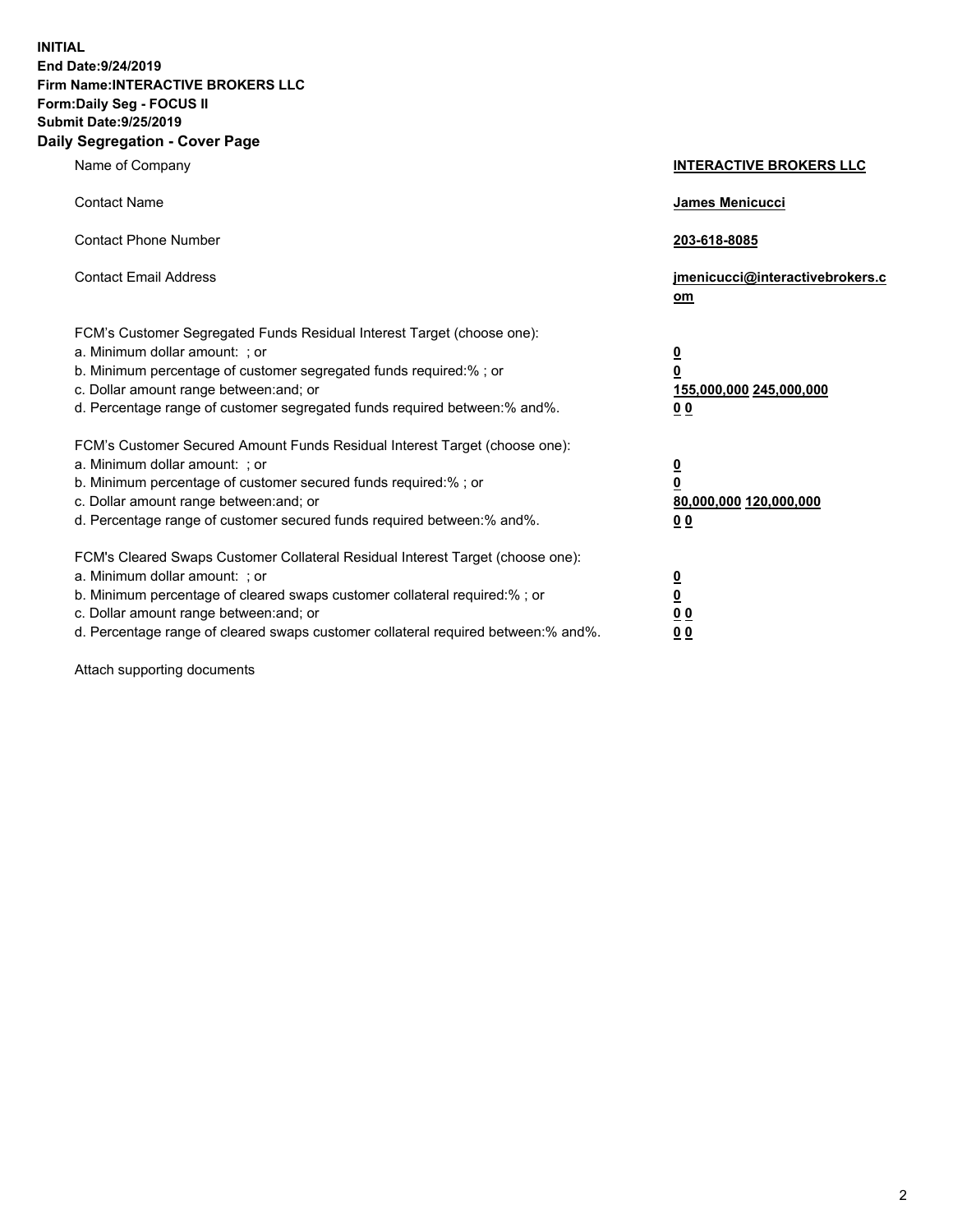## **INITIAL End Date:9/24/2019 Firm Name:INTERACTIVE BROKERS LLC Form:Daily Seg - FOCUS II Submit Date:9/25/2019 Daily Segregation - Secured Amounts**

|     | Dany Segregation - Secured Amounts                                                                         |                                  |
|-----|------------------------------------------------------------------------------------------------------------|----------------------------------|
|     | Foreign Futures and Foreign Options Secured Amounts                                                        |                                  |
|     | Amount required to be set aside pursuant to law, rule or regulation of a foreign                           | $0$ [7305]                       |
|     | government or a rule of a self-regulatory organization authorized thereunder                               |                                  |
| 1.  | Net ledger balance - Foreign Futures and Foreign Option Trading - All Customers                            |                                  |
|     | A. Cash                                                                                                    | <u>-263,312,470</u> [7315]       |
|     | B. Securities (at market)                                                                                  | $0$ [7317]                       |
| 2.  | Net unrealized profit (loss) in open futures contracts traded on a foreign board of trade                  | 773,115,754 [7325]               |
| 3.  | Exchange traded options                                                                                    |                                  |
|     | a. Market value of open option contracts purchased on a foreign board of trade                             | 33,521 [7335]                    |
|     | b. Market value of open contracts granted (sold) on a foreign board of trade                               | -30,924 [7337]                   |
| 4.  | Net equity (deficit) (add lines 1. 2. and 3.)                                                              | 509,805,881 [7345]               |
| 5.  | Account liquidating to a deficit and account with a debit balances - gross amount                          | 7,623 [7351]                     |
|     | Less: amount offset by customer owned securities                                                           | 0 [7352] 7,623 [7354]            |
| 6.  | Amount required to be set aside as the secured amount - Net Liquidating Equity                             | 509,813,504 [7355]               |
|     | Method (add lines 4 and 5)                                                                                 |                                  |
| 7.  | Greater of amount required to be set aside pursuant to foreign jurisdiction (above) or line<br>6.          | 509,813,504 [7360]               |
|     | FUNDS DEPOSITED IN SEPARATE REGULATION 30.7 ACCOUNTS                                                       |                                  |
| 1.  | Cash in banks                                                                                              |                                  |
|     | A. Banks located in the United States                                                                      | 89,999,847 [7500]                |
|     | B. Other banks qualified under Regulation 30.7                                                             | 0 [7520] 89,999,847 [7530]       |
| 2.  | Securities                                                                                                 |                                  |
|     | A. In safekeeping with banks located in the United States                                                  | 462,599,550 [7540]               |
|     | B. In safekeeping with other banks qualified under Regulation 30.7                                         | 0 [7560] 462,599,550 [7570]      |
| 3.  | Equities with registered futures commission merchants                                                      |                                  |
|     | A. Cash                                                                                                    | $0$ [7580]                       |
|     | <b>B.</b> Securities                                                                                       | $0$ [7590]                       |
|     | C. Unrealized gain (loss) on open futures contracts                                                        | $0$ [7600]                       |
|     | D. Value of long option contracts                                                                          | $0$ [7610]                       |
|     | E. Value of short option contracts                                                                         | 0 [7615] 0 [7620]                |
| 4.  | Amounts held by clearing organizations of foreign boards of trade                                          |                                  |
|     | A. Cash                                                                                                    | $0$ [7640]                       |
|     | <b>B.</b> Securities                                                                                       | $0$ [7650]                       |
|     | C. Amount due to (from) clearing organization - daily variation                                            | $0$ [7660]                       |
|     | D. Value of long option contracts                                                                          | $0$ [7670]                       |
|     | E. Value of short option contracts                                                                         | 0 [7675] 0 [7680]                |
| 5.  | Amounts held by members of foreign boards of trade                                                         |                                  |
|     | A. Cash                                                                                                    | -687,139,260 [7700]              |
|     | <b>B.</b> Securities                                                                                       | $0$ [7710]                       |
|     | C. Unrealized gain (loss) on open futures contracts                                                        | 767,342,138 [7720]               |
|     | D. Value of long option contracts                                                                          | 33,521 [7730]                    |
|     | E. Value of short option contracts                                                                         | -30,924 [7735] 80,205,475 [7740] |
| 6.  | Amounts with other depositories designated by a foreign board of trade                                     | $0$ [7760]                       |
| 7.  | Segregated funds on hand                                                                                   | $0$ [7765]                       |
| 8.  | Total funds in separate section 30.7 accounts                                                              | 632,804,872 [7770]               |
| 9.  | Excess (deficiency) Set Aside for Secured Amount (subtract line 7 Secured Statement<br>Page 1 from Line 8) | 122,991,368 [7380]               |
| 10. | Management Target Amount for Excess funds in separate section 30.7 accounts                                | 80,000,000 [7780]                |
| 11. | Excess (deficiency) funds in separate 30.7 accounts over (under) Management Target                         | 42,991,368 [7785]                |
|     |                                                                                                            |                                  |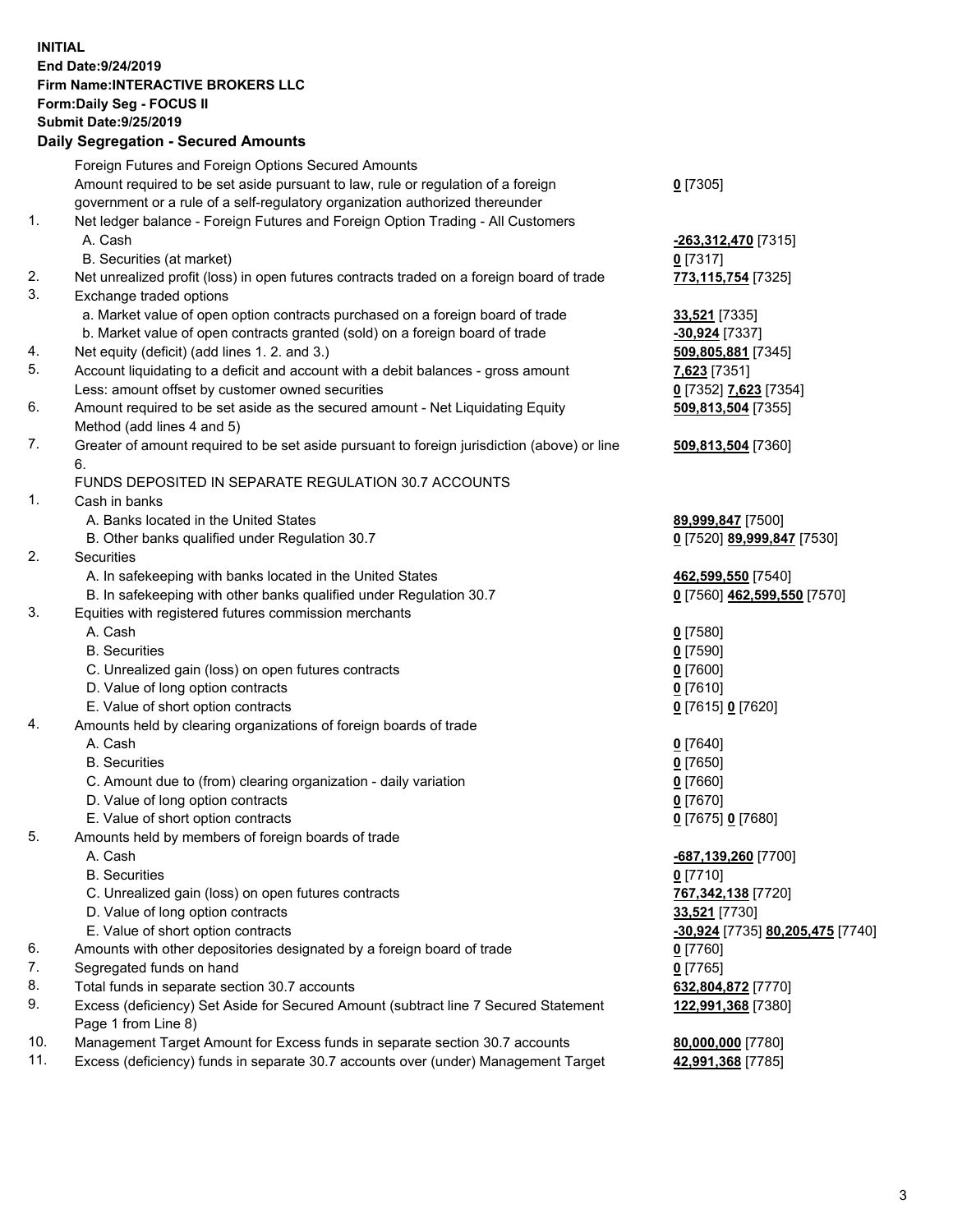**INITIAL End Date:9/24/2019 Firm Name:INTERACTIVE BROKERS LLC Form:Daily Seg - FOCUS II Submit Date:9/25/2019 Daily Segregation - Segregation Statement** SEGREGATION REQUIREMENTS(Section 4d(2) of the CEAct) 1. Net ledger balance A. Cash **4,106,231,094** [7010] B. Securities (at market) **0** [7020] 2. Net unrealized profit (loss) in open futures contracts traded on a contract market **26,769,915** [7030] 3. Exchange traded options A. Add market value of open option contracts purchased on a contract market **233,252,857** [7032] B. Deduct market value of open option contracts granted (sold) on a contract market **-214,136,130** [7033] 4. Net equity (deficit) (add lines 1, 2 and 3) **4,152,117,736** [7040] 5. Accounts liquidating to a deficit and accounts with debit balances - gross amount **1,248,869** [7045] Less: amount offset by customer securities **0** [7047] **1,248,869** [7050] 6. Amount required to be segregated (add lines 4 and 5) **4,153,366,605** [7060] FUNDS IN SEGREGATED ACCOUNTS 7. Deposited in segregated funds bank accounts A. Cash **1,003,863,460** [7070] B. Securities representing investments of customers' funds (at market) **2,059,086,500** [7080] C. Securities held for particular customers or option customers in lieu of cash (at market) **0** [7090] 8. Margins on deposit with derivatives clearing organizations of contract markets A. Cash **7,488,676** [7100] B. Securities representing investments of customers' funds (at market) **1,269,006,245** [7110] C. Securities held for particular customers or option customers in lieu of cash (at market) **0** [7120] 9. Net settlement from (to) derivatives clearing organizations of contract markets **-4,690,667** [7130] 10. Exchange traded options A. Value of open long option contracts **233,765,740** [7132] B. Value of open short option contracts **-214,706,547** [7133] 11. Net equities with other FCMs A. Net liquidating equity **0** [7140] B. Securities representing investments of customers' funds (at market) **0** [7160] C. Securities held for particular customers or option customers in lieu of cash (at market) **0** [7170] 12. Segregated funds on hand **0** [7150] 13. Total amount in segregation (add lines 7 through 12) **4,353,813,407** [7180] 14. Excess (deficiency) funds in segregation (subtract line 6 from line 13) **200,446,802** [7190] 15. Management Target Amount for Excess funds in segregation **155,000,000** [7194]

16. Excess (deficiency) funds in segregation over (under) Management Target Amount Excess

**45,446,802** [7198]